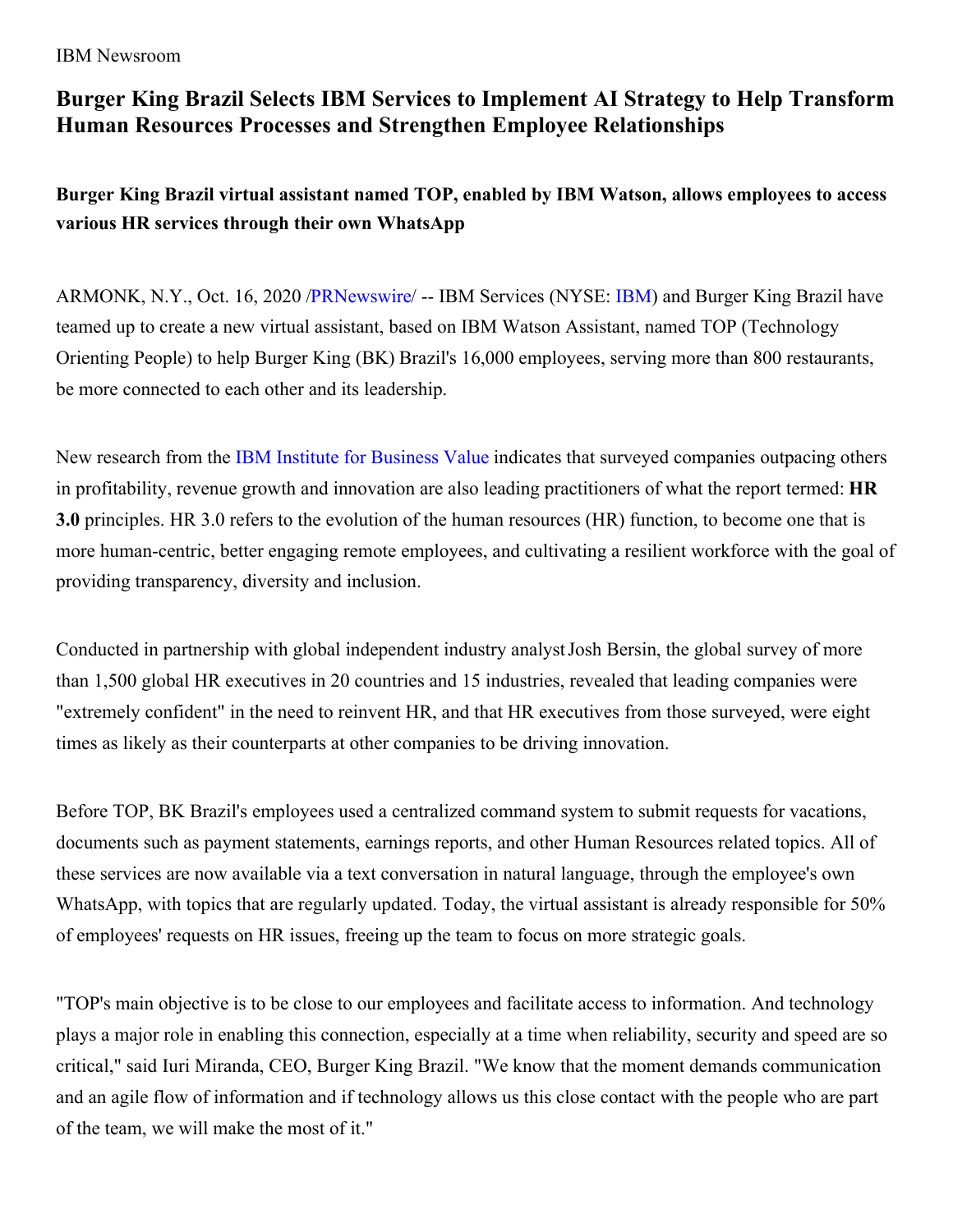The solution is also designed to enable Burger King Brazil to answer questions from employees and give the necessary guidance on the company's strategy as it navigates the COVID-19 pandemic. In a joint effort with IBM, updates are made to the tool to help provide official updated content from the Ministry of Health. The tool also helped the company make content available for more than 30 responses to FAQs, such as guidance on PPE's (personal protective equipment), risk groups and driving to use spaces, among others.

TOP recognizes each employee by their telephone number and registered ID in the company's system to protect confidentiality and thus helps them to answer questions about vacations, earnings reports, among 60 other Human Resources matters. Today, this virtual assistant has become an agile tool in assisting company employees, accounting for 50% of calls. A hybrid and multicloud cloud architecture, accessing IBM Cloud in the BK Brazil IT environment, helps with the exchange of information to respond in near real time.

"Burger King Brazil is a great example of an organization on their journey to HR 3.0. The company has combined its journey of digital transformation with its people management strategy to be more connected and help respond more effectively to the needs of its team," said Amy Wright, managing partner, Talent & Transformation, IBM Services. "People are the heart of any organization and with new AI-enabled digital tools, the HR 3.0 mindset can be critical to our ongoing development of a more productive and rewarding world of work."

By placing technology as an ally for people, Burger King Brazil can establish the path to continue reinventing itself, growing and offering a relevant experience to employees in parallel with the transformation of the company.

For more information about IBM Services, please visit [www.IBM.com/Services](http://www.ibm.com/Services)

Media Contact IBM Media Relations Tricia Vuiton [tavuiton@us.ibm.com](mailto:tavuiton@us.ibm.com) +1 (845) 490-7582

SOURCE IBM